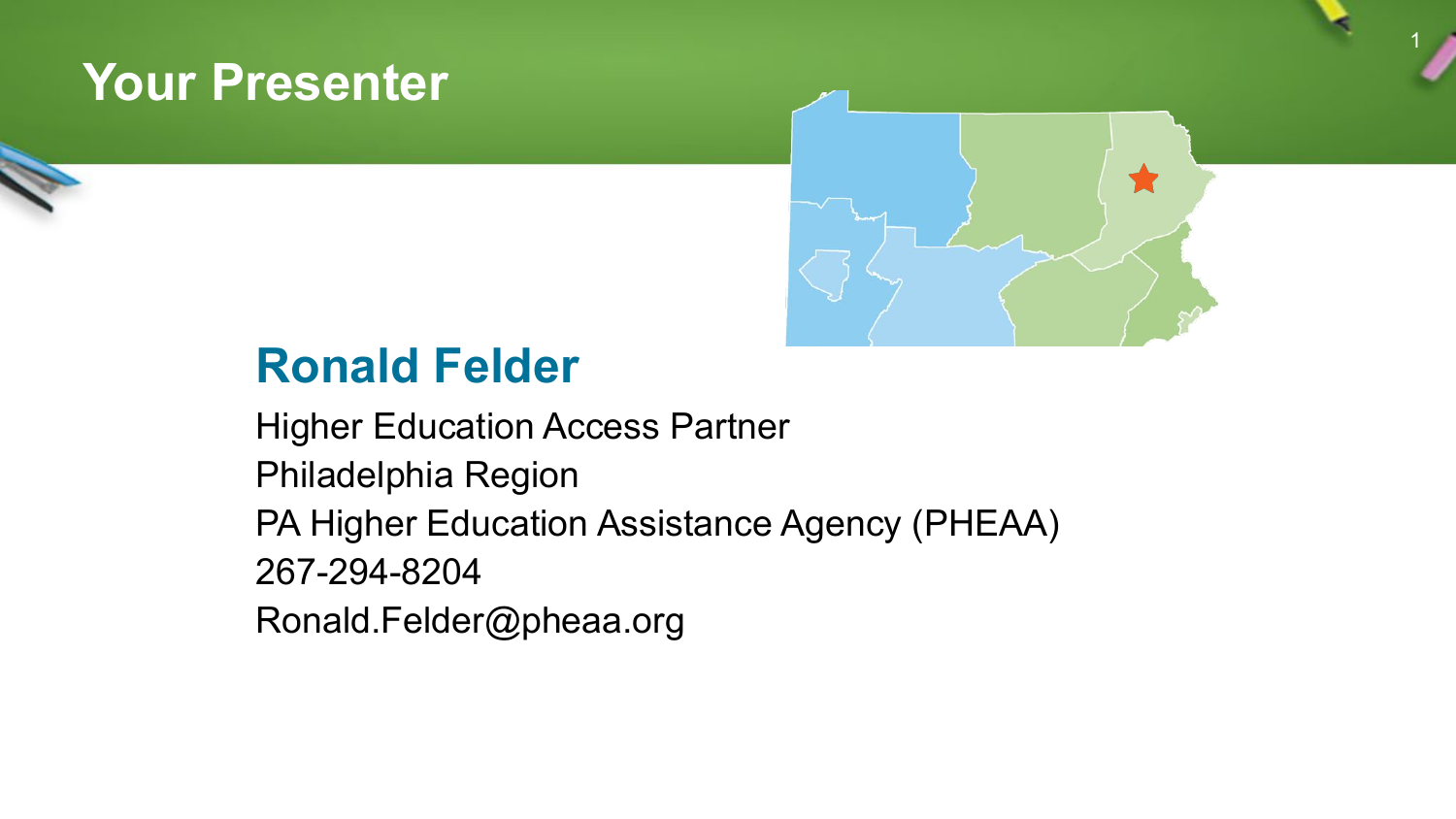### **Meet the Team Western Pennsylvania**



**William Lindsey** Manager



**Wendy Dunlap wendy.dunlap@pheaa.org** Armstrong, Beaver, Butler, Clarion, and Lawrence Counties



**Marian Hargrave marian.hargrave@pheaa.org** Cameron, Centre, Clearfield, Clinton, Elk, Forest, Jefferson, and Venango Counties



**Jayeann Harr jayeann.harr@pheaa.org** Fayette, Greene, Washington and Westmoreland Counties



**Amy Sloan amy.sloan@pheaa.org** Crawford, Erie, McKean, Mercer, Potter, and Warren **Counties** 



**Amy Sawdey amy.sawdey@pheaa.org** Allegheny County



**Julie Fontana julie.fontana@pheaa.org**

Bedford, Blair, Cambria, Huntingdon, Indiana, and Somerset Counties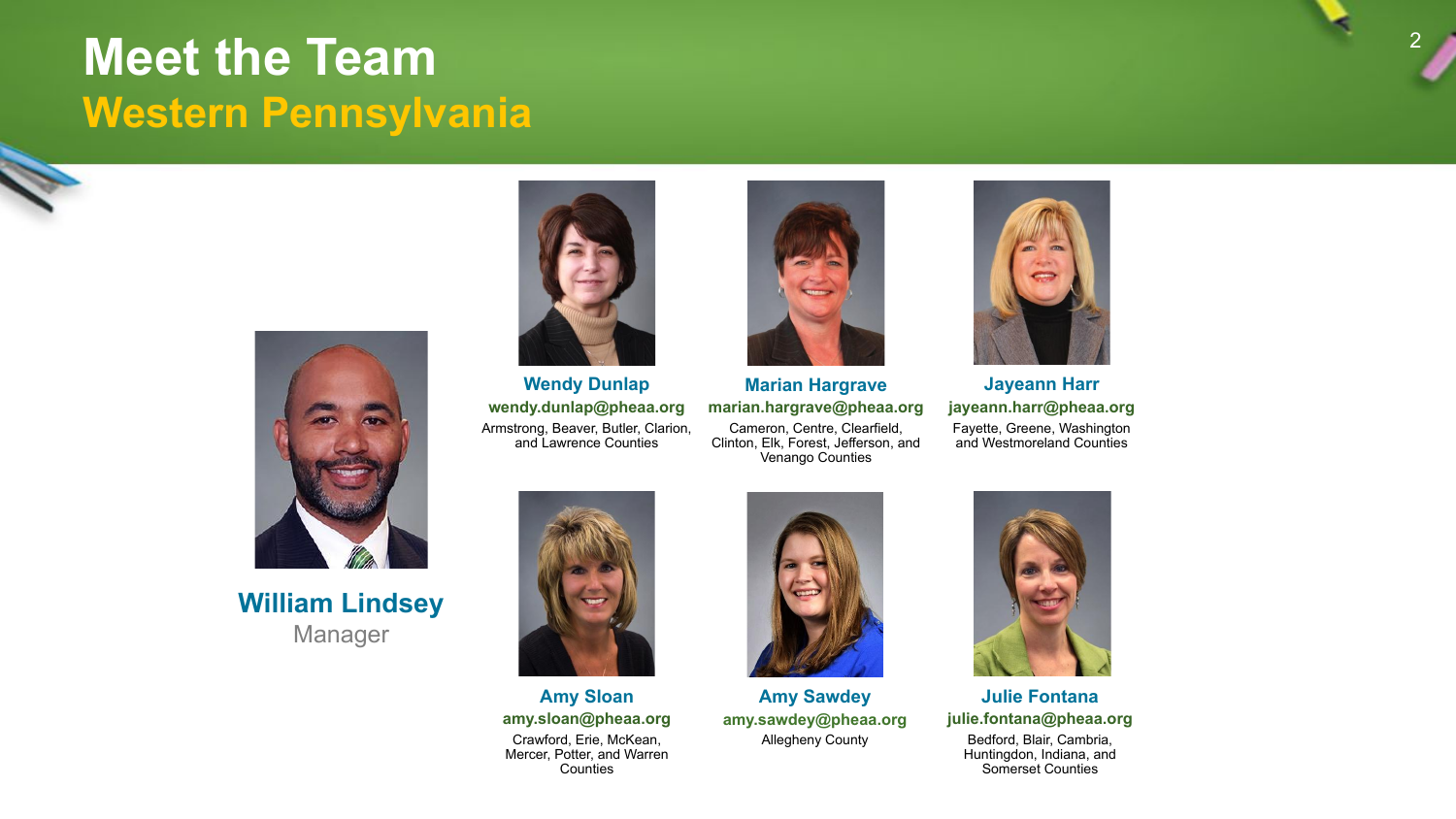### **Meet the Team Eastern Pennsylvania**



**William Lindsey** Manager



**Sonya Mann-McFarlane sonya.mann-mcfarlane@pheaa.org** Berks, Chester, Lancaster, and Lebanon **Counties** 



**Tiffanie DeVan tiffanie.devan@pheaa.org**

Dauphin, Juniata, Mifflin, Northumberland, Perry, Schuylkill, Snyder, and Union **Counties** 



**Robin Walker robin.walker@pheaa.org**

Bradford, Columbia, Lackawanna, Luzerne, Lycoming, Montour, Sullivan, Susquehanna, Tioga, Wayne, and Wyoming Counties



**Michael Burke michael.burke@pheaa.org**

Carbon, Lehigh, Monroe, Montgomery, Northampton, and Pike Counties



**Diona Brown diona.brown@pheaa.org** Adams, Cumberland, Franklin, Fulton, and York Counties



**Frances McKeown frances.mckeown@pheaa.org** Bucks, Delaware and Montgomery **Counties** 



**Ron Felder ronald.felder@pheaa.org** Philadelphia County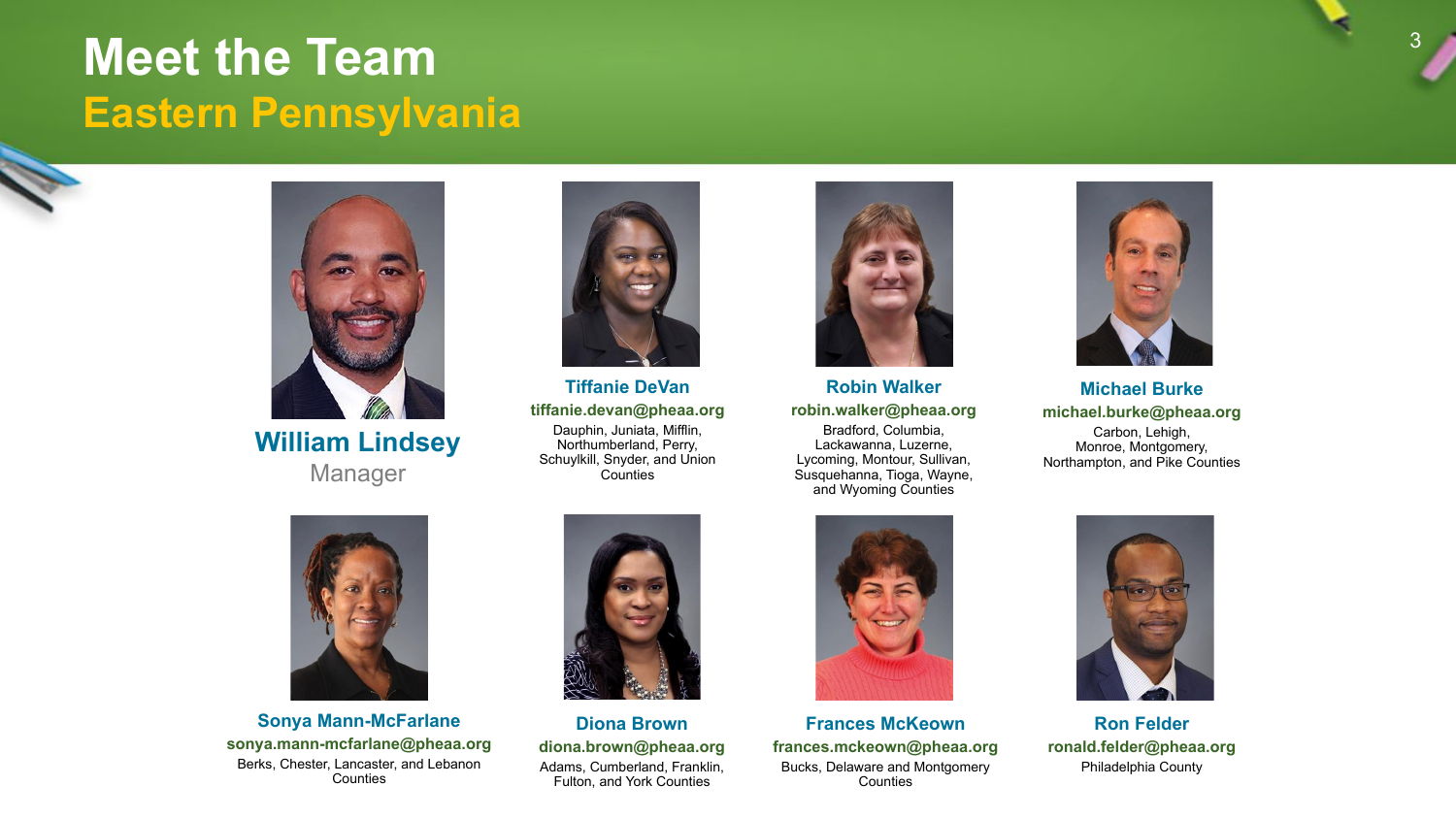# **Financial Aid Made Simple**

### **5 Steps to Financial Aid**

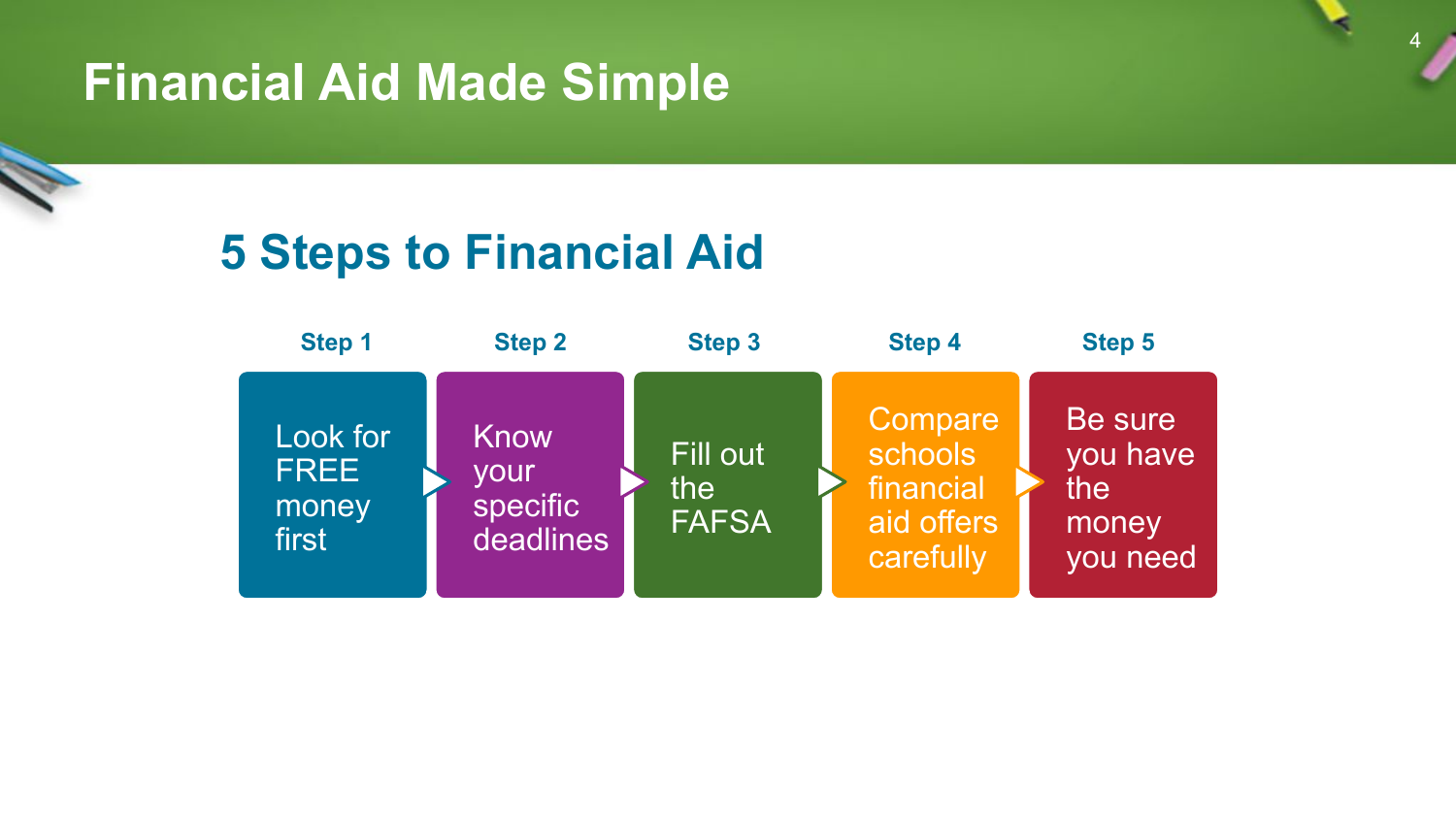# **Funding Sources**







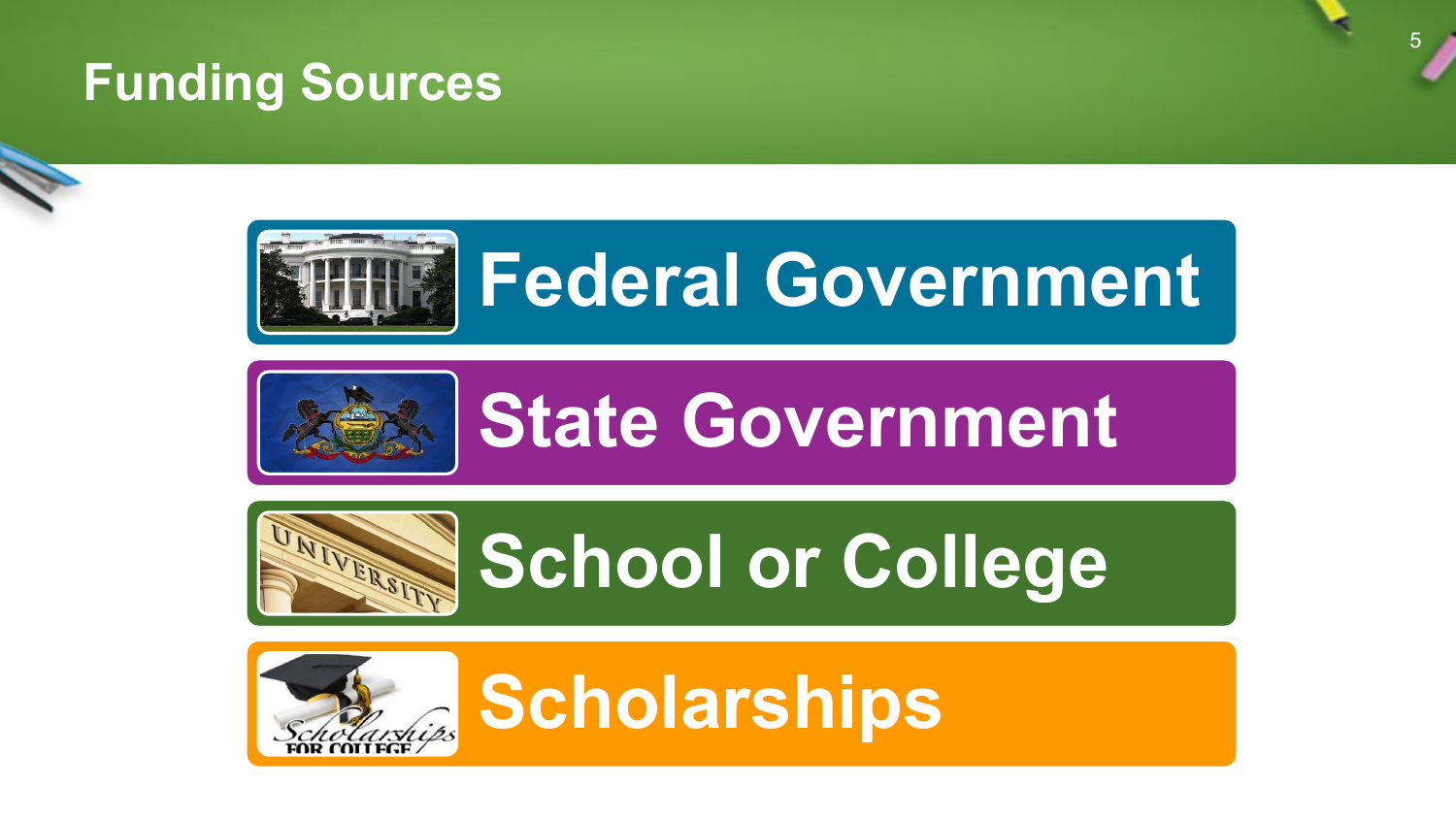# **Federal Programs**

- Pell Grant max award \$6,495
- Max EFC is 5847
- Campus-based aid (amounts determined by Financial Aid Office at each potential school)

- » FSEOG………………up to \$4,000
- » Federal Work-Study…FAO determines
- For most programs, student must be enrolled at least half-time.
- **\* Goes to most financially needy students**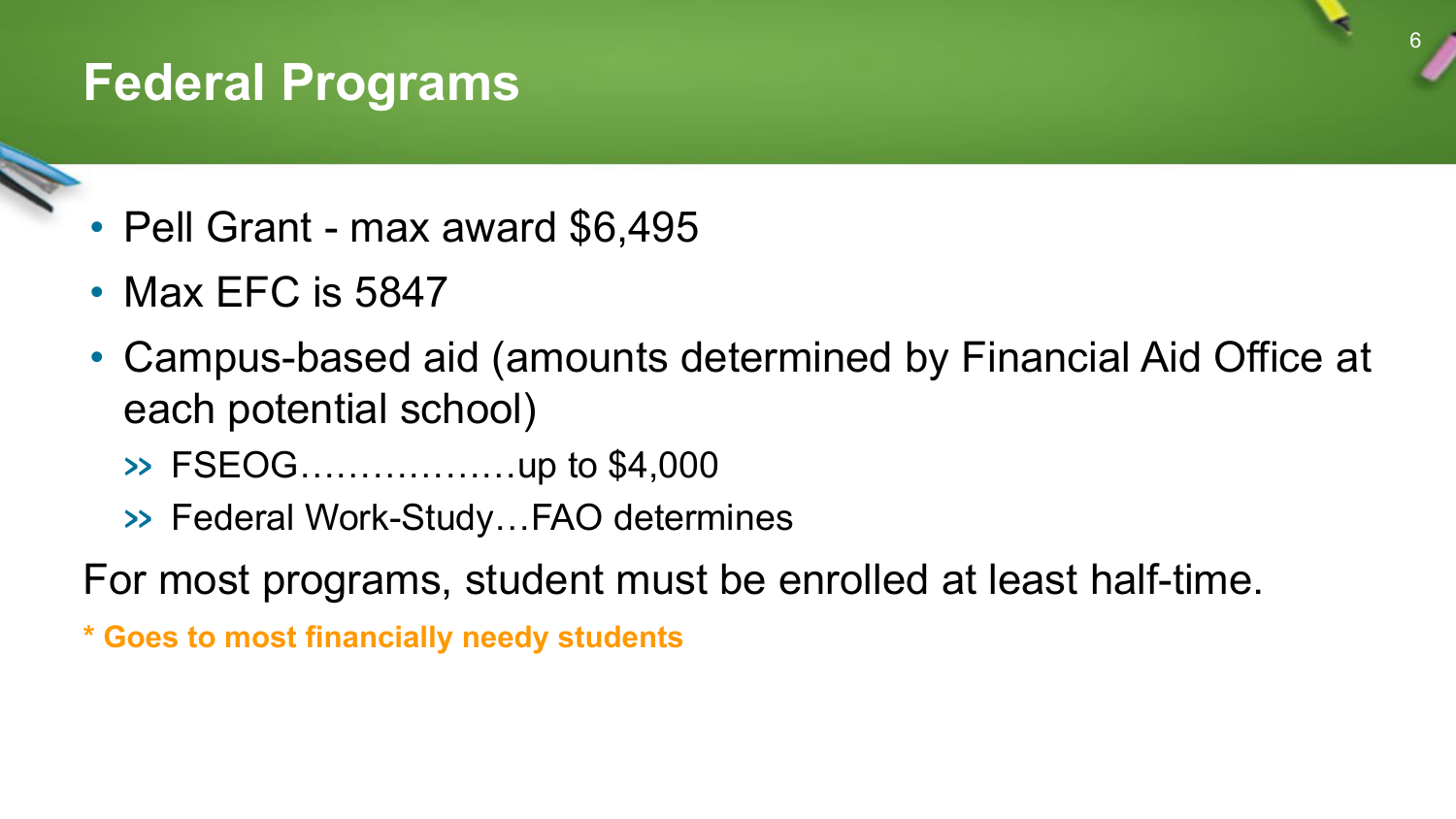# **Pennsylvania State Grant\***

- In-state (PA) Full-time: up to \$5,000
- In-state (PA) Full-time Distance Education: up to \$5,000
- In-state (PA) Part-time: 1/2 of the FT award
- Out-of-state Up to \$600 in DC, DE, MA, OH, VT, WV. \$800 for veterans.

- Amount determined in part by the cost of the school.
- **\* Must be at least half-time to be eligible**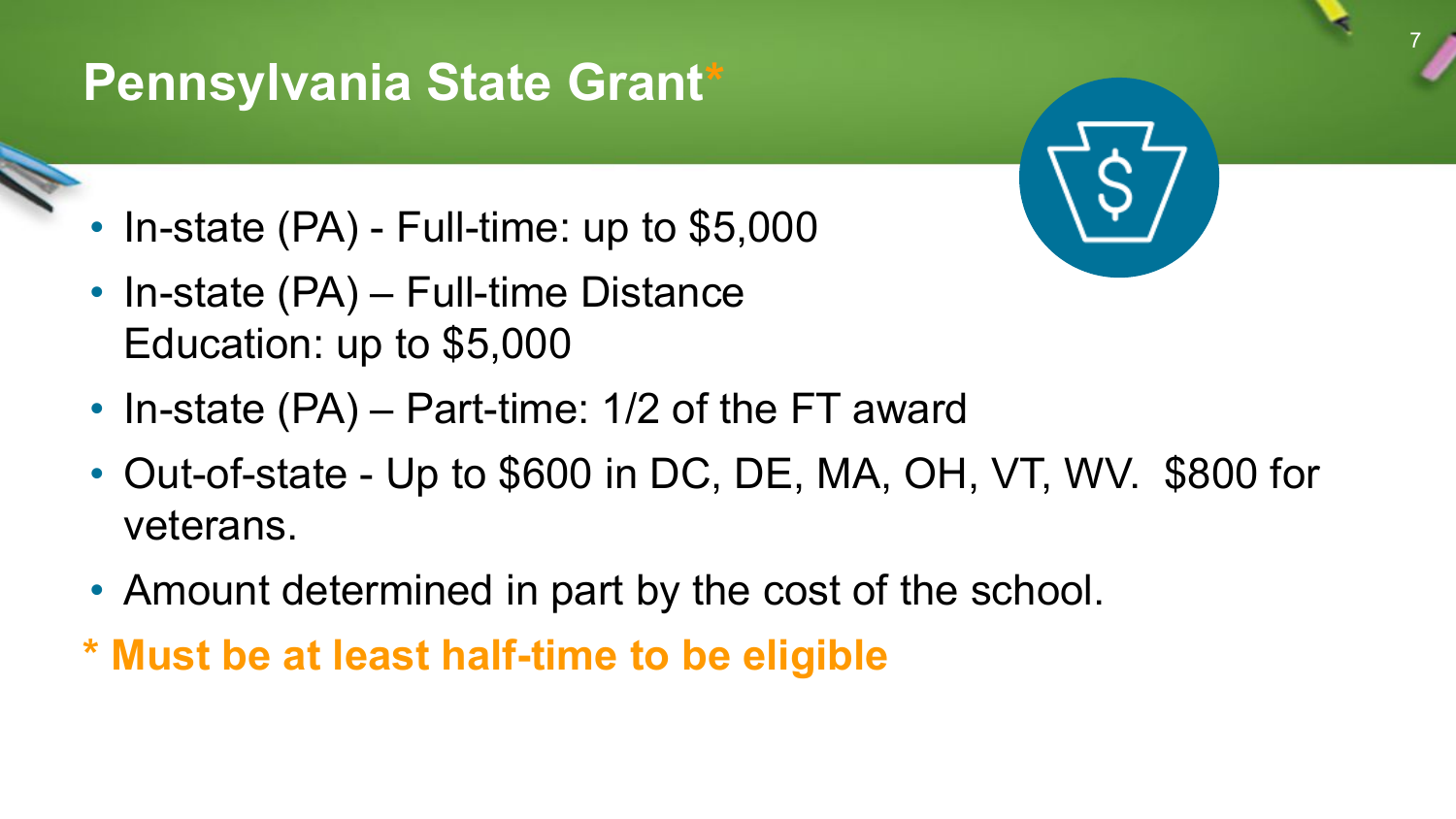# **XXXX-XX Maximum Awards**

The maximum award for student attending an approved school in a reciprocal state is \$600 and \$800



8

**\* Must be at least half-time to be eligible**

| <b>Cost Tier</b>    | <b>Final Maximum</b><br>Award | <b>Final DE Award</b> |
|---------------------|-------------------------------|-----------------------|
| $$0 - $12,000$      | \$2,193                       | \$1,645               |
| $$12,001 - $19,000$ | \$3,509                       | \$2,631               |
| $$19,001 - $29,000$ | \$3,772                       | \$2,829               |
| $$29,001 - $32,000$ | \$5,000                       | \$3,092               |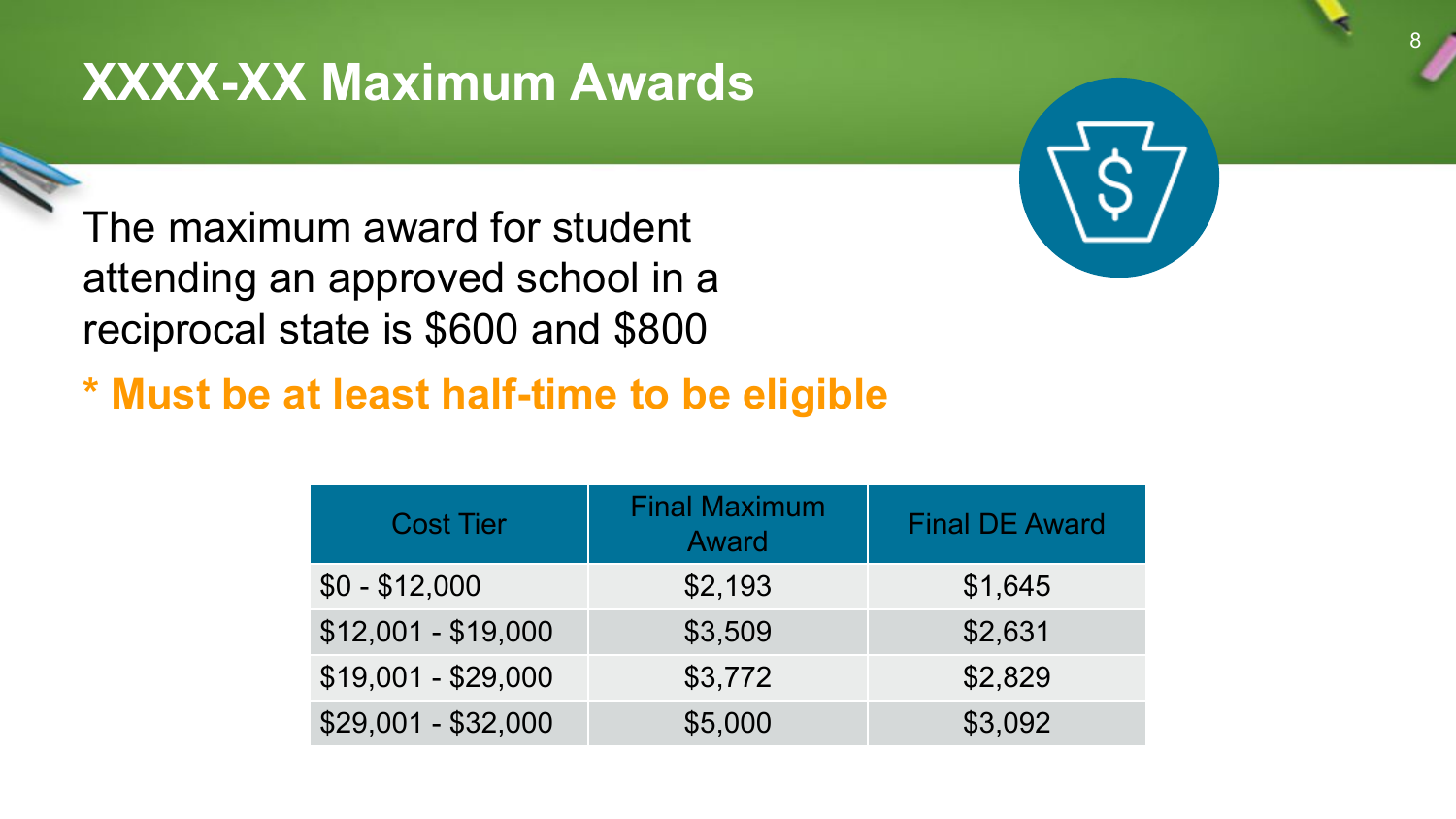### **Confirmation Page**

**V** 

### Congratulations,

Your FAFSA form was successfully submitted to Federal Student Aid.

 $0 0 0 0 1 0 0 0 0 0 0$ 

#### Here's what happens next:

- You will receive an email version of this page.
- . In 3-5 business days, you will receive an email notifying you that your FAFSA form was processed.
- Your FAFSA information will be made available to your school(s), and they will use it to determine the aid you may be eligible to receive.
- Your school(s) will contact you if they need more information or when they are ready to discuss your financial aid award.
- If you have questions about your financial aid package, contact your school(s).

An abbreviated version of your confirmation page has been sent to you at the following email address:

Print This Page 合



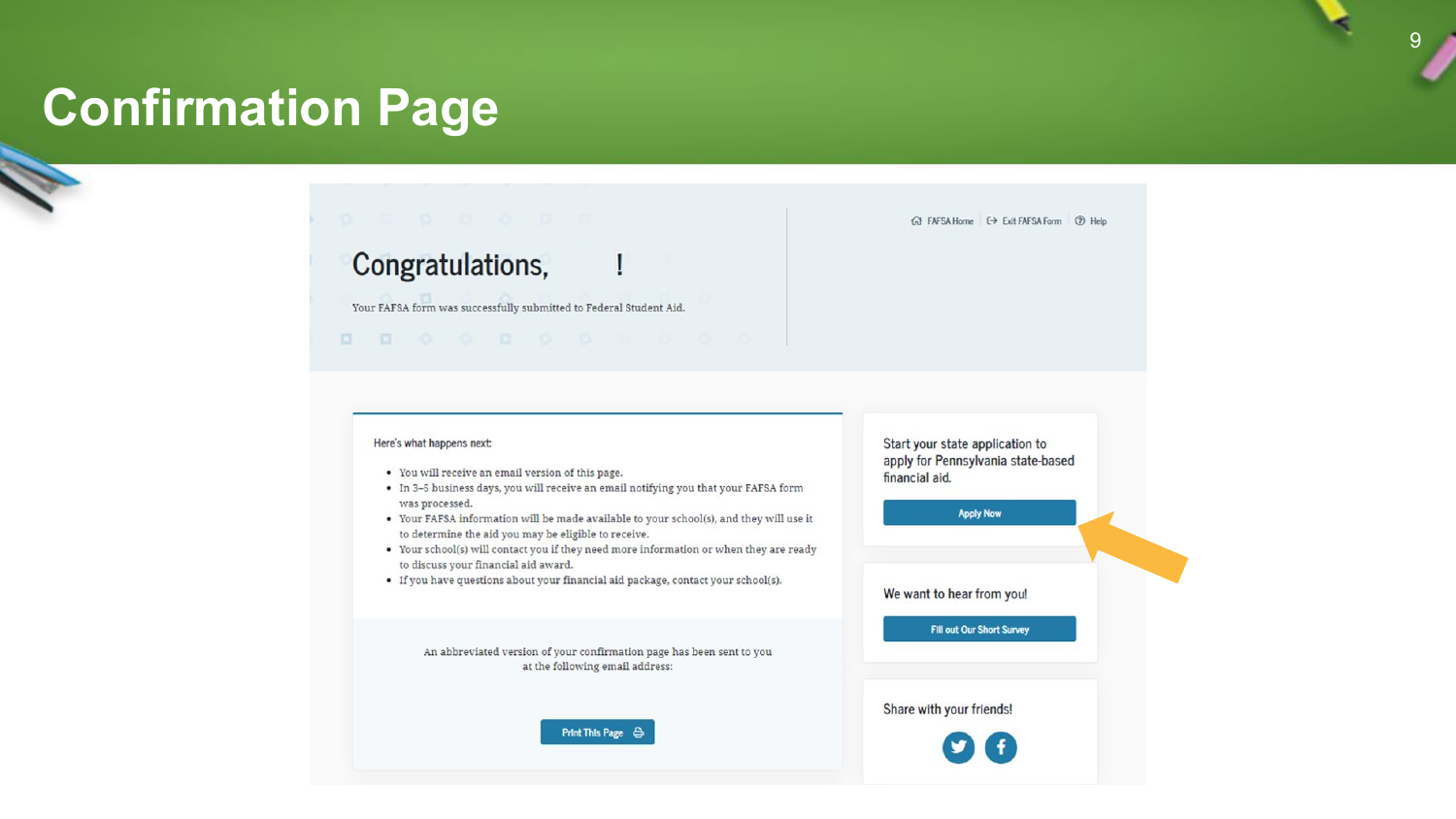# **Completing the PA State Grant Form**

### **Pennsylvania State Grant Form 2021-22**

#### **Getting Started**

As the Student applying for a Pennsylvania State Grant, here's some information that you'll want to have ready.

- If applicable, the month and year your diploma was received (for High School or GED).
- · If married, your spouse's 9-digit Social Security Number.
- If you have a savings account through PA 529, you may need a recent account statement for the total savings, or visit pa529.com.
- . Adobe Reader is required to view and print your PA State Grant Form. The plug-in is available as a free download from Adobe.



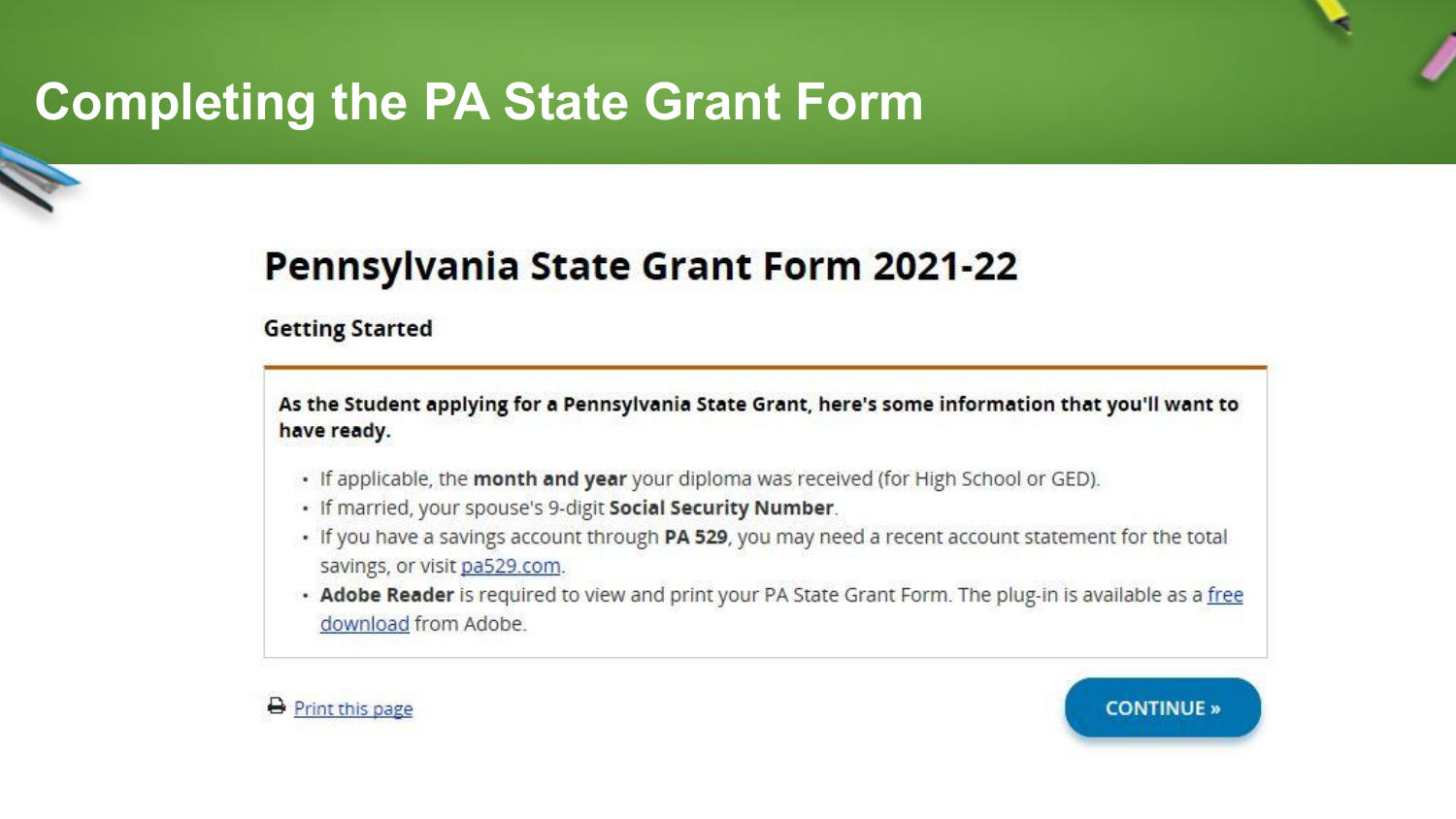# **PA State Grant Deadlines**

- **• May 1** If you plan to enroll in a degree program or a college transferable program at a junior college or other college or university (excludes community colleges)
- **• August 1** If you plan to enroll in a community college; a business, trade, or technical school; a hospital school of nursing; or a 2-year program that is not transferable to another institution

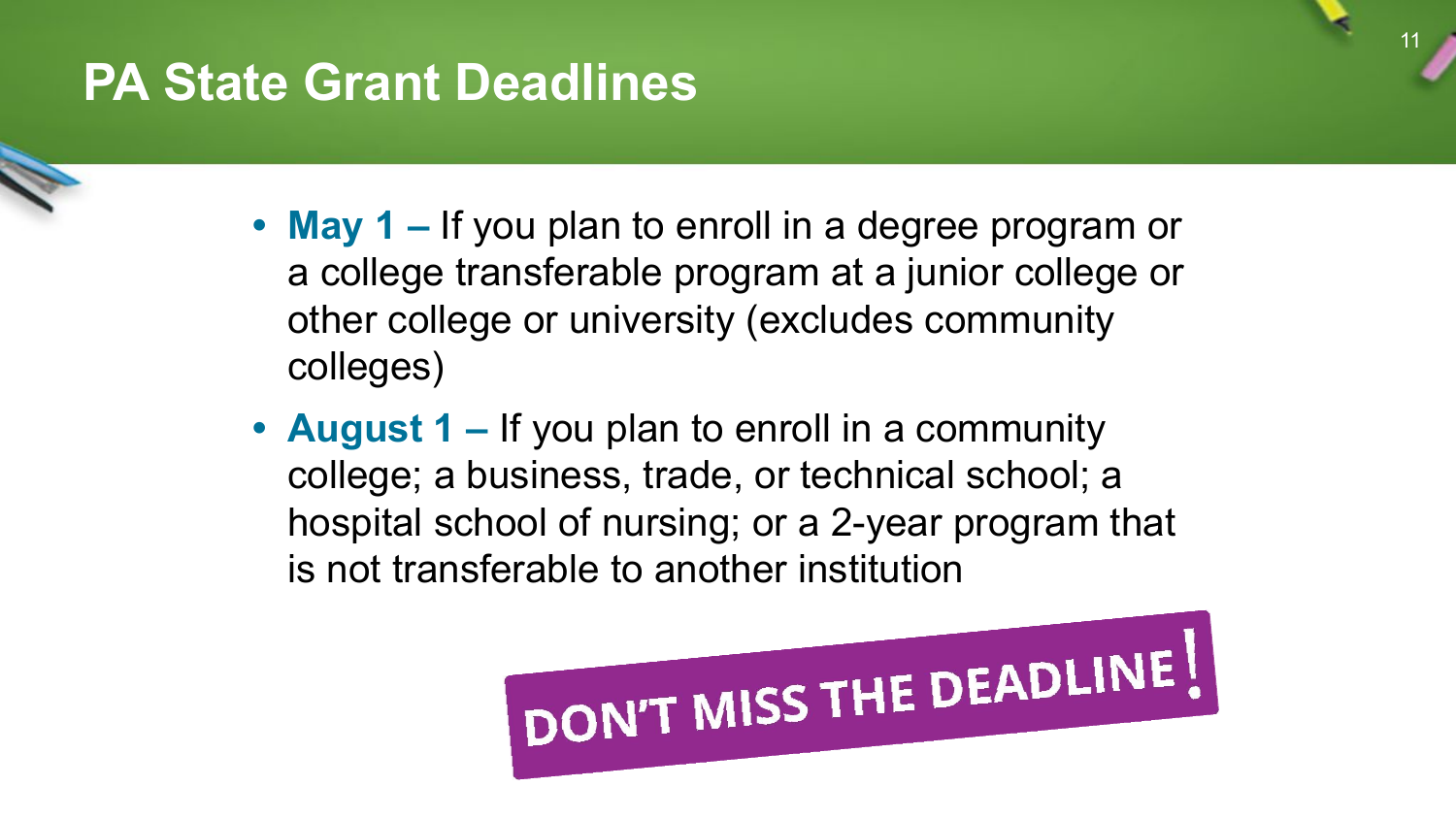# **Other State Programs**

- **State Work-Study**
- Blind or Deaf Beneficiary Grant
- Educational Assistance Grant (EAP) National Guard
- PA Military Family Education Program (MFEP)
- Chafee Education and Training Grant co-administered with the PA Department of Human Services
- Foster Ed Tuition Waiver

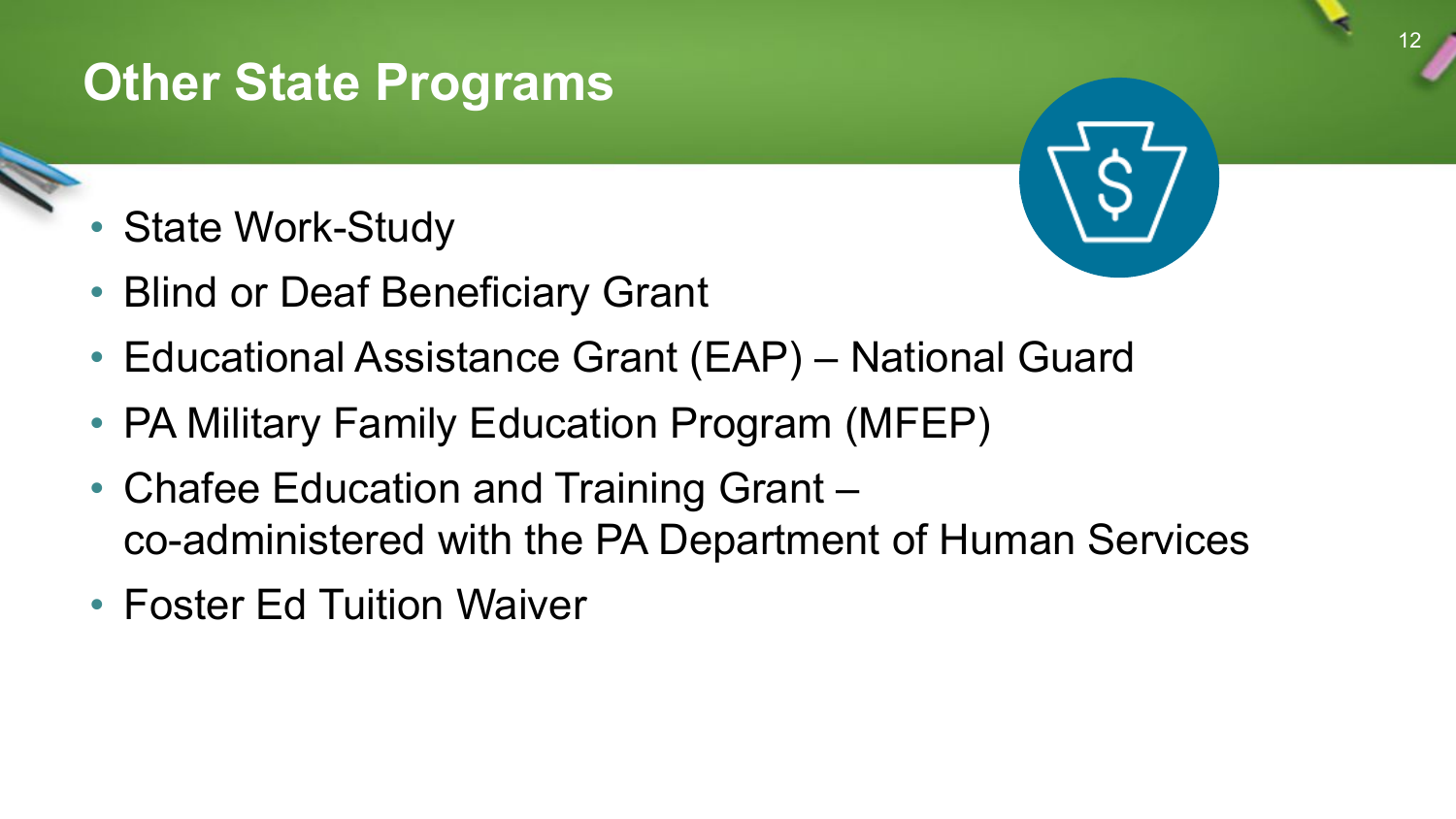# **Other State Programs**

Postsecondary Educational Gratuity Program (PEGP)



- Partnerships for Access to Higher Education (PATH)
- Pennsylvania Targeted Industry Program (PA-TIP)
- Ready to Succeed Scholarship (RTSS)
- For details, see the PA Student Aid Guide, or visit **[PHEAA.org](http://www.pheaa.org/)**.